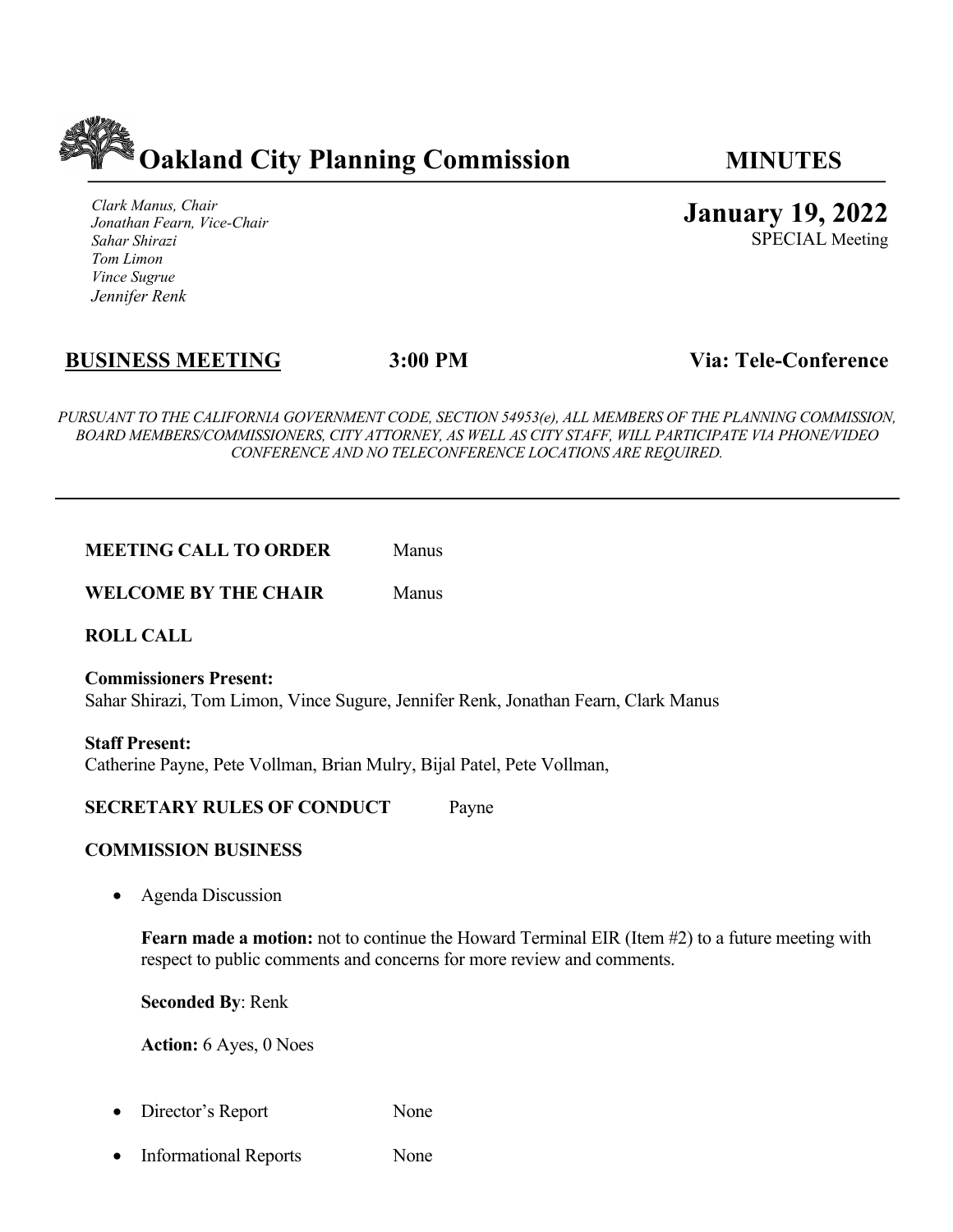

#### **Page 2** *January 19, 2022*

- Committee Reports None
- Commission Matters None
- City Attorney's Report None

## **OPEN FORUM**

At this time members of the public may speak on any item of interest within the Commission's jurisdiction. At the discretion of the Chair, speakers are generally limited to two minutes or less if there are six (6) or less speakers on an item, and one minute or less if there are more than six (6) speakers.

Public Speakers: 1. Assata Olugbala 2. David Peters 3. Nino Parker 4. Oscar Yassin. 5. Gerry Campbell

## **CONSENT CALENDAR**

The Commission will take a single roll call vote on all of the items listed below in this section. The vote will be on approval of the staff report and recommendation in each case. Members of the Commission may request that any item on the Consent Calendar be singled out for separate discussion and vote.

| 1.<br><b>Location:</b>              | <b>Citywide</b>                                                       |  |
|-------------------------------------|-----------------------------------------------------------------------|--|
| <b>Accessor's Parcel Number:</b>    | N/A                                                                   |  |
| <b>Proposal:</b>                    | Renew The Adoption of a Resolution Determining that Conducting In-    |  |
|                                     | Person Meetings of the Planning Commission And Its Committees Would   |  |
|                                     | Present Imminent Risks to Attendees' Health, And Electing to Continue |  |
|                                     | Conducting Meetings Using Teleconferencing In Accordance With City    |  |
|                                     | Planning Commission Resolution, dated October 6, 2021, to Allow       |  |
|                                     | Continuation of Planning Commission Meetings.                         |  |
| Applicant:                          | Catherine Payne, Secretary to the Planning Commission                 |  |
| <b>Phone Number:</b>                | $(510)$ 915-0577                                                      |  |
| Owner:                              | NA                                                                    |  |
| <b>Case File Number:</b>            | NA                                                                    |  |
| <b>Planning Permits Required:</b>   | Renew the adoption of Resolution Pursuant to AB-361                   |  |
| <b>General Plan:</b>                | <b>NA</b>                                                             |  |
| Zoning:                             | <b>NA</b>                                                             |  |
| <b>Environmental Determination:</b> | Exempt pursuant to California Environmental Quality Act (CEQA)        |  |
|                                     | Guidelines Section 15061(b)(3) (Common Sense Exemption).              |  |
| <b>Historic Status:</b>             | <b>NA</b>                                                             |  |
| <b>City Council District:</b>       | NA                                                                    |  |
| Status:                             | NA                                                                    |  |
| <b>Staff Recommendation:</b>        | Receive public testimony and consider renewing the adoption of        |  |
|                                     | Resolution.                                                           |  |
| <b>Finality of Decision:</b>        | Decision Final.                                                       |  |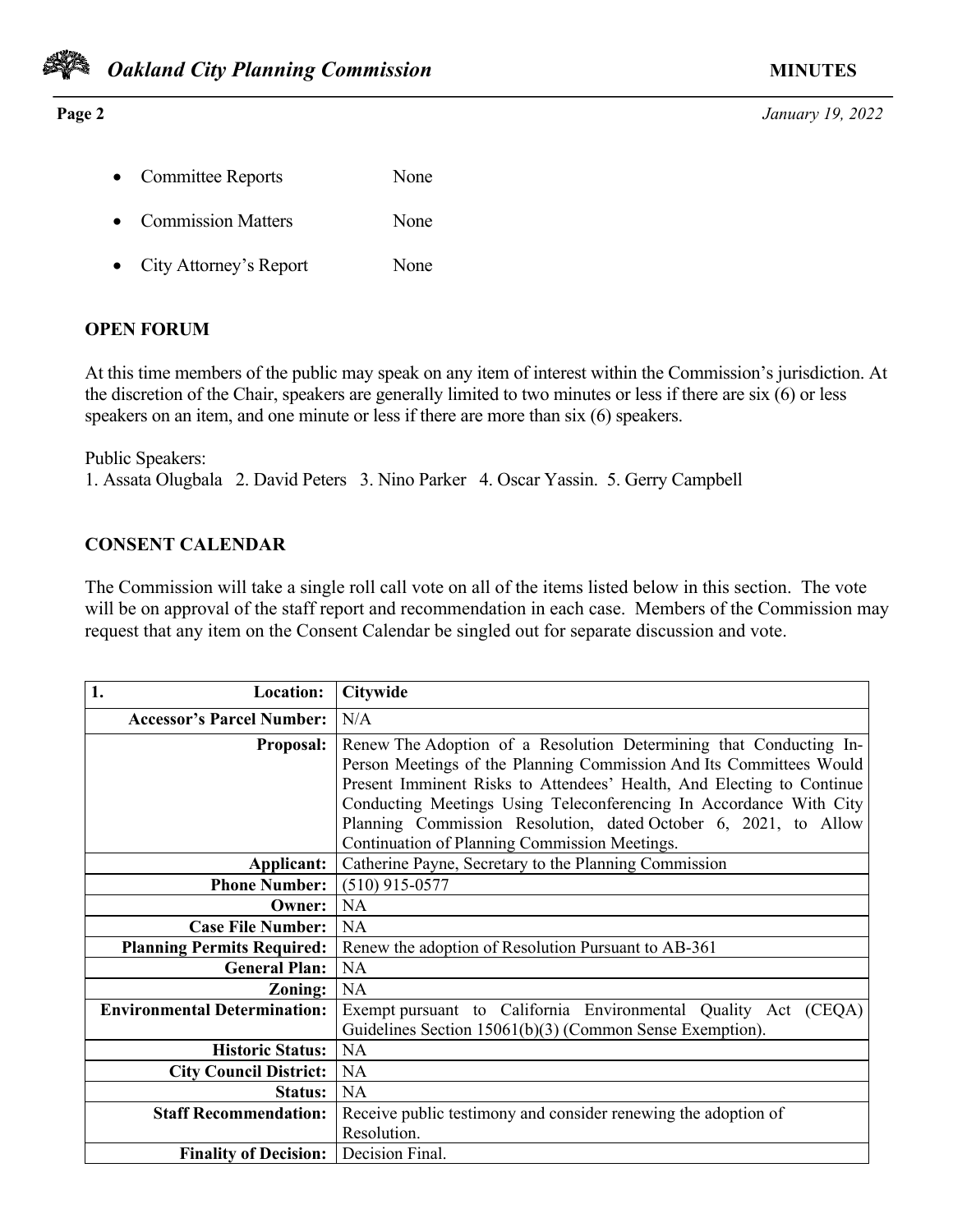

**Page 3** *January 19, 2022*

**For further information:** Contact case planner **Catherine Payne** at (510) 915-0577 or by e-mail at cpayne@oaklandca.gov

**Planner:** Catherine Payne gave a description of the item

**Motion to approve by**: Fearn

**Seconded by:** Renk

**Action:** 6 Ayes, 0 Noes

## **PUBLIC HEARINGS**

The hearing provides opportunity for all concerned persons to speak; the hearing will normally be closed after all testimony has been heard. If you challenge a Commission decision in court, you will be limited to issues raised at the public hearing or in correspondence delivered to the Planning and Building Department, at, or prior to, the public hearing.

The Commission will then vote on the matter based on the staff report and recommendation. If the Commission does not follow the staff recommendation and no alternate findings for decision have been prepared, then the vote on the matter will be considered a "straw" vote, which essentially is a non-binding vote directing staff to return to the Commission at a later date with appropriate findings for decision and, as applicable, conditions of approval that the Commission will consider in making a final decision.

If you wish to be notified on the decision of an agenda item, please contact the case planner for the specific agenda item.

| 2. | Location:   Howard Terminal at the Port of Oakland                                                 |
|----|----------------------------------------------------------------------------------------------------|
|    | 1 Market Street                                                                                    |
|    | Assessor's Parcel Numbers:   018-0405-001-00; -002-00; & -004-00; -003-01; & -003-02 and 018-0410- |
|    | 001-04; -001-05; -003-00; -004-00; -005-00; -006-01; -006-02; -007-00 $&$ -                        |
|    | 008-00                                                                                             |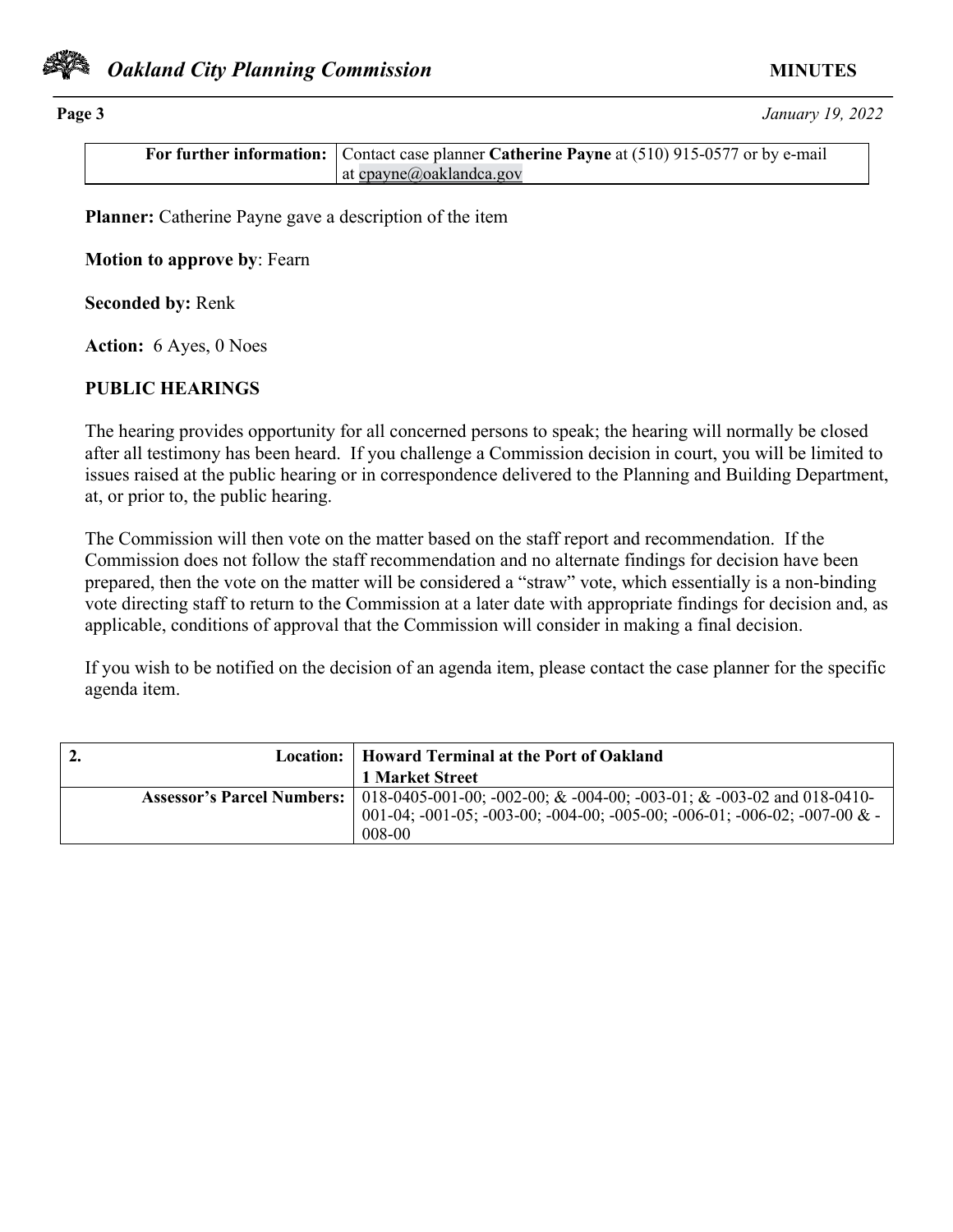

| Page 4 | January 19, 2022 |
|--------|------------------|
|        |                  |

| <b>Proposal:</b>                    | Public Hearing to consider providing a recommendation to the City Council                                                                            |
|-------------------------------------|------------------------------------------------------------------------------------------------------------------------------------------------------|
|                                     | regarding the Certification of the EIR for The Oakland Waterfront Ballpark                                                                           |
|                                     | District Project, which would construct: a new open-air waterfront multi-                                                                            |
|                                     | purpose Major League Baseball (MLB) ballpark with a capacity of up to                                                                                |
|                                     | 35,000-persons; mixed use development including up to 3,000 residential                                                                              |
|                                     | units, up to 1.5 million square feet of office, and up to approximately 270,000                                                                      |
|                                     | square feet of retail uses; an approximately 50,000 square-foot indoor                                                                               |
|                                     | performance center with capacity of up to 3,500 individuals; an approximately                                                                        |
|                                     | 280,000 square-foot, 400-room hotel; and a network of approximately 18.3<br>acres of publicly-accessible open spaces.                                |
|                                     | The proposed Project may also include one or more variants, which include:                                                                           |
|                                     | Peaker Plant Variant: Implementation of the planned conversion of                                                                                    |
|                                     | the existing Oakland Power Plant (referred to as the "Peaker Power                                                                                   |
|                                     | Plant" in the EIR) in the historic PG&E Station C facility from jet fuel                                                                             |
|                                     | to battery storage, modifications to the wings of the building, removal                                                                              |
|                                     | of the fuel tank, and replacement with a new mixed-use building;                                                                                     |
|                                     | Aerial Gondola Variant: Construction of a new aerial gondola above                                                                                   |
|                                     | and along Washington Street, extending from a station located at 10th                                                                                |
|                                     | and Washington Streets in downtown Oakland to a station located at                                                                                   |
|                                     | Water and Washington Streets in Jack London Square.                                                                                                  |
| Applicant:                          | Oakland Athletics Investment Group, LLC                                                                                                              |
| <b>Phone Number:</b>                | Noah Rosen – (510) 746-4406                                                                                                                          |
| Owner:                              | City of Oakland                                                                                                                                      |
|                                     | Duke Energy Oakland LLC                                                                                                                              |
| <b>Case File Number:</b>            | ER18-016                                                                                                                                             |
| <b>Planning Permits Required:</b>   | While not under consideration for this hearing, the City is currently reviewing                                                                      |
|                                     | development application filings for the Project consisting of: a Planned Unit                                                                        |
|                                     | Development, General Plan Amendment, Rezoning, Tentative Tract Map and                                                                               |
| <b>General Plan:</b>                | Development Agreement.                                                                                                                               |
|                                     | General Industry                                                                                                                                     |
|                                     | EPP - Retail Dining & Entertainment - 1                                                                                                              |
| Zoning:                             | IG<br>$M-40$                                                                                                                                         |
| <b>Environmental Determination:</b> |                                                                                                                                                      |
|                                     | The Draft EIR was published for a 45-day review period from February 26,<br>2021 to April 12, 2021, and then extended to 60 days ending on April 27, |
|                                     | 2021. The Final EIR, including the Response to Comments, was published on                                                                            |
|                                     | December 17, 2021                                                                                                                                    |
| <b>Historic Status:</b>             | Designated Historic Property (DHP), survey rating A1+, PG&E Station C -                                                                              |
|                                     | Area of Primary Importance (API)                                                                                                                     |
| <b>City Council District:</b>       | 3                                                                                                                                                    |
| <b>Action to be Taken:</b>          | Public Hearing to consider providing a recommendation to the City Council                                                                            |
|                                     | regarding the Certification of the EIR.                                                                                                              |
| <b>Staff Recommendation:</b>        | Provide recommendation to the City Council to Certify the EIR.                                                                                       |
| <b>Finality of Decision:</b>        | Recommendation to City Council for Decision                                                                                                          |
| For further information:            | Contact case planner Peterson Vollmann at 510 238-6167 or by e-mail at                                                                               |
|                                     | pvollmann@oaklandca.gov.                                                                                                                             |

**Planner:** Peterson Vollmann gave a PDF description of the project

**A's Representative**: Dave Kaval gave comments on the project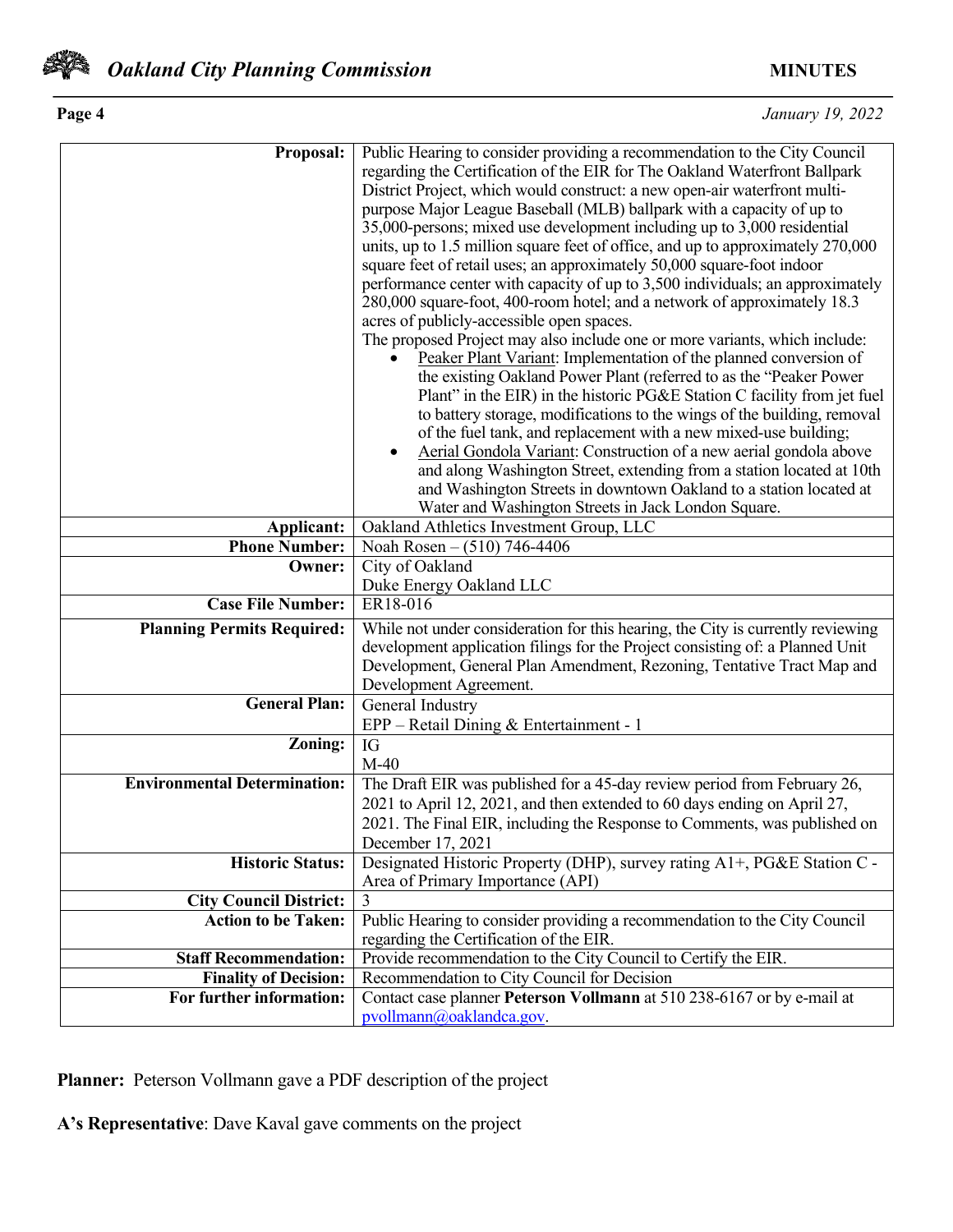

**Page 5** *January 19, 2022*

#### **Public Speakers:**

1. Tim Frank. 2. Sonya Karabel 3. David Peters. 4. Glenn Loveal. 5. SJ Garcia. 6. Sheryl Walton

- 7. Liz Ortega 8. Cherri Murphy. 9 Margie Lewis. 10. Victor Alverez. 11. John Reimann 12. Shana Lazero
- 13. Jason Linsey 14. Eunice Kwon 15. Ty Hudson. 16. Janani Ramachandian 17. Fancisco Castillo
- 18. Saabir Lockett. 19. Jim Allison 20. Scott Taylor 21. Millie Cleveland. 22. Jean Quan. 23. Alen D. Payton
- 24. Tom Willging. 25. Melody Davis 26. Matt Schrap. 27. Damien Scott 28. Robin Walker. 29. Naomi Schiff
- 30. Cyndy Johnson 31. Alvina Wong 32. Priscilla Hoang. 33. Jackson Moore. 34. Nathan Landau
- 35. Peter Saba. 36. Evey Hwang 37. Melvin Mackay. 38. Ms. Margaret Gordon 39. Susan Shawl
- 40. Shanon Rose 41. Taison Kwamilele 42. Mike Jacob 43. Kenton 44. Emily Wheeler 45. Rashida Foster
- 46. Susan Ransom 47. Josh Shinoff 48. Edith Bretado. 49. Edith Bretado. 50. Ravi Sharma. 51. Hal Gordon
- 52. Delores Tejada. 53. Kieron Slaughter. 54. Michael Davie

# **Motion by Renk that:**

In accordance with CEQA, the Planning Commission recommends that the City Council certify the EIR based on the following findings:

1. That the EIR has been completed in compliance with CEQA, the CEQA guidelines, and the City CEQA procedures.

2. The Planning Commission has independently reviewed and considered the record and the EIR prior to making its recommendation to certify the EIR.

3. The EIR represents the independent judgment, review and analysis of the City and the Planning Commission.

4. The EIR provides information to the decision-makers and the public on the environmental consequences of the proposed Project.

5. The EIR adequately discusses the potential adverse environmental effects, ways in which such effects might be mitigated, and alternatives to the Project which would reduce or avoid the adverse effects.

**Seconded by**: Shirazi

**Action:** 6 Ayes, 0 Noes

# **APPEALS**

The Commission will take testimony on each appeal. If you challenge a Commission decision in court, you will be limited to issues raised at the public hearing or in correspondence delivered to the Planning and Building Department, at, or prior to, to the public hearing; provided, however, such issues were previously raised in the appeal itself.

Following the testimony, the Commission will vote on the staff report and recommendation. If the Commission reverses/overturns the staff decision and no alternate findings for decisions have been prepared, then the vote on the matter will be considered a "straw" vote, which essentially is a non-binding